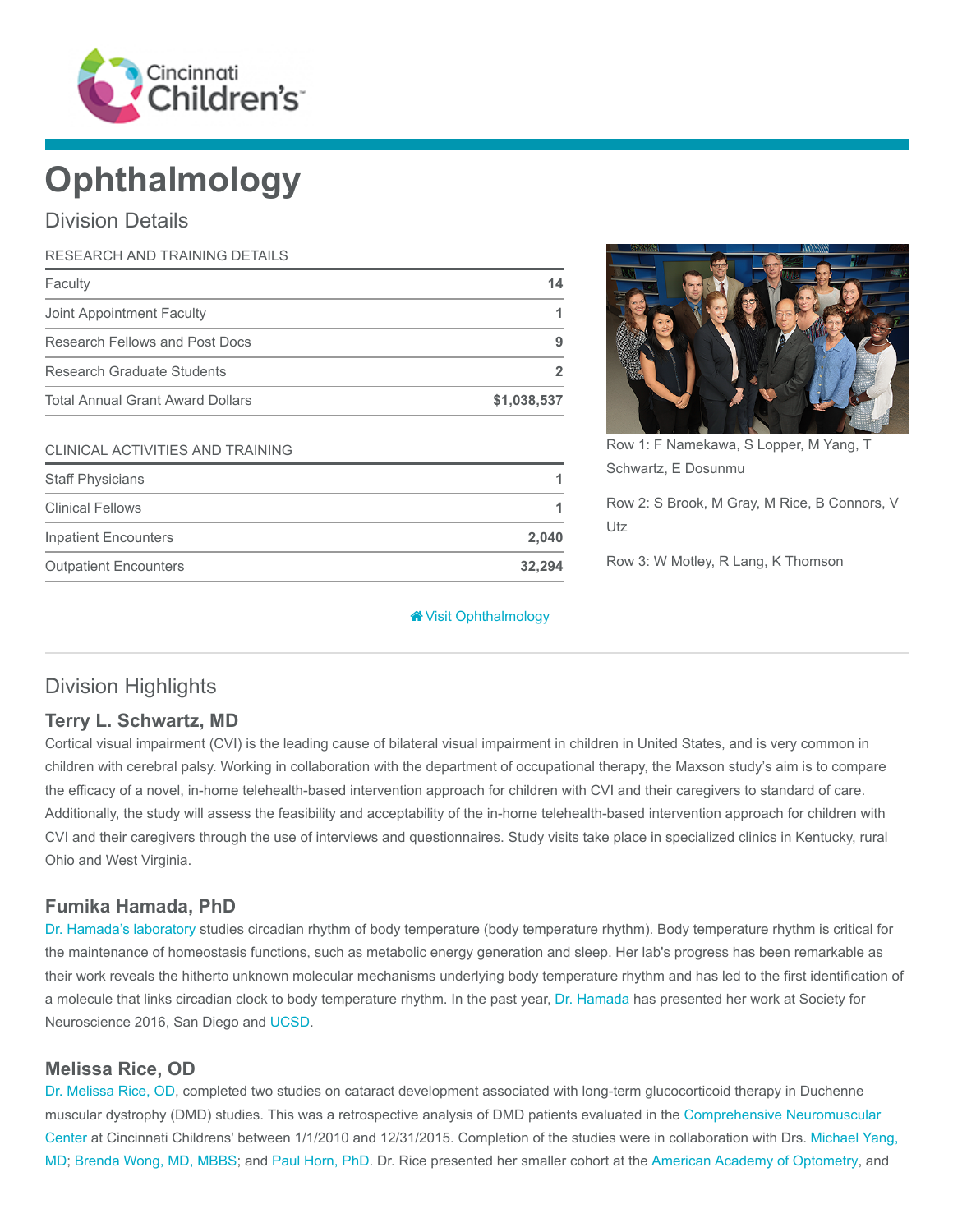the second poster of the entire cohort will be presented by Dr. Wong at the [World Muscle Society](https://www.worldmusclesociety.org/) conference in Saint Malo, France in October.

Dr. Rice is the new medical director of the CLEAR Clinic providing functional vision assessments on children with cortical visual impairment and cerebral palsy. This clinic is in the [Aaron W. Perlman Center](https://www.cincinnatichildrens.org/service/a/aaron-perlman-center) at Cincinnati Children's.

#### Michael B. Yang, MD

[Dr. Michael Yang, MD,](https://www.cincinnatichildrens.org/bio/y/michael-yang) serves as site principal investigator (PI) for the Postnatal Growth and Retinopathy of Prematurity (G-ROP) multicenter [study](http://grantome.com/grant/NIH/R01-EY021137-02) which aims to analyze various risk factors, including postnatal weight gain, for incorporation into a highly accurate risk model that can help predict which premature infants will develop severe ROP, which may allow the elimination of lower risk infants from screening altogether. With Patricia Cobb's assistance, the enrollment of over 1,500 premature infants from Cincinnati Children's Hospital Medical Center, [Good Samaritan Hospital,](https://www.trihealth.com/hospitals-and-practices/good-samaritan-hospital/) and the [University of Cincinnati Medical Center](http://uchealth.com/university-of-cincinnati-medical-center/) in the retrospective and prospective portions of the study, makes Cincinnati Children's among the two highest enrolling centers for the study. Published initial result, and secondary analyses are forthcoming, which are likely to impact recommended screening protocols nationwide in the future.

Dr. Yang is also site PI for the Phase 1 Trial of Bevacizumab Treatment for Severe ROP. Published initial results of this study are in JAMA Ophthalmology, and it is this year's highlighted paper for the Division of Pediatric Ophthalmology.

### Division Publications

- 1. [Tang X; Roessingh S; Hayley SE; Chu ML; Tanaka NK; Wolfgang W; Song S; Stanewsky R; Hamada FN.](https://www.ncbi.nlm.nih.gov/pubmed/28463109) The role of PDF neurons in setting the preferred temperature before dawn in Drosophila. eLife. 2017; 6.
- 2. VanderVeen DK; Melia M; Yang MB; Hutchinson AK; Wilson LB; Lambert SR. Anti-Vascular Endothelial Growth Factor Therapy for Primary Treatment of Type 1 Retinopathy of Prematurity. Ophthalmology: Journal of The American Academy of Ophthalmology. 2017; 124:619-633.
- 3. Pediatric Eye Disease Investigator Group; Chen AM; Holmes JM; Chandler DL; Patel RA; Gray ME; Erzurum SA; Wallace DK; Kraker RT; Jensen AA. [A Randomized Trial Evaluating Short-term Effectiveness of Overminus Lenses in Children 3 to 6 Years of Age](https://www.ncbi.nlm.nih.gov/pubmed/27506485) with Intermittent Exotropia. Ophthalmology: Journal of The American Academy of Ophthalmology. 2016; 123:2127-2136.
- 4. [Goda T; Tang X; Umezaki Y; Chu ML; Kunst M; Nitabach MN; Hamada FN.](https://www.ncbi.nlm.nih.gov/pubmed/27852781) Drosophila DH31 Neuropeptide and PDF Receptor Regulate Night-Onset Temperature Preference. The Journal of neuroscience : the official journal of the Society for Neuroscience. 2016; 36:11739-11754.
- 5. Palevski D; Levin-Kotler LP; Kain D; Naftali-Shani N; Landa N; Ben-Mordechai T; Konfino T; Holbova R; Molotski N; Rosin-Arbesfeld R. [Loss of Macrophage Wnt Secretion Improves Remodeling and Function After Myocardial Infarction in Mice.](https://www.ncbi.nlm.nih.gov/pubmed/28062479) Journal of the American Heart Association : Cardiovascular and Cerebrovascular Disease. 2017; 6:e004387.
- 6. Wallace DK; Kraker RT; Freedman SF; Crouch ER; Hutchinson AK; Bhatt AR; Rogers DL; Yang MB; Haider KM; VanderVeen DK. [Assessment of Lower Doses of Intravitreous Bevacizumab for Retinopathy of Prematurity A Phase 1 Dosing Study.](https://www.ncbi.nlm.nih.gov/pubmed/28448664) JAMA Ophthalmology. 2017; 135:654-656.
- 7. Zhou L; Yang K; Carpenter A; Lang RA; Andl T; Zhang Y. [CD133-positive dermal papilla-derived Wnt ligands regulate postnatal](https://www.ncbi.nlm.nih.gov/pubmed/27462123) hair growth. The Biochemical journal. 2016; 473:3291-3305.
- 8. [Wasserman H; Hufnagel RB; Utz VM; Zhang K; Valencia CA; Leslie ND; Crimmins NA.](https://www.ncbi.nlm.nih.gov/pubmed/26530398) Bilateral cataracts in a 6-yr-old with new onset diabetes: a novel presentation of a known INS gene mutation. Pediatric Diabetes. 2016; 17:535-539.